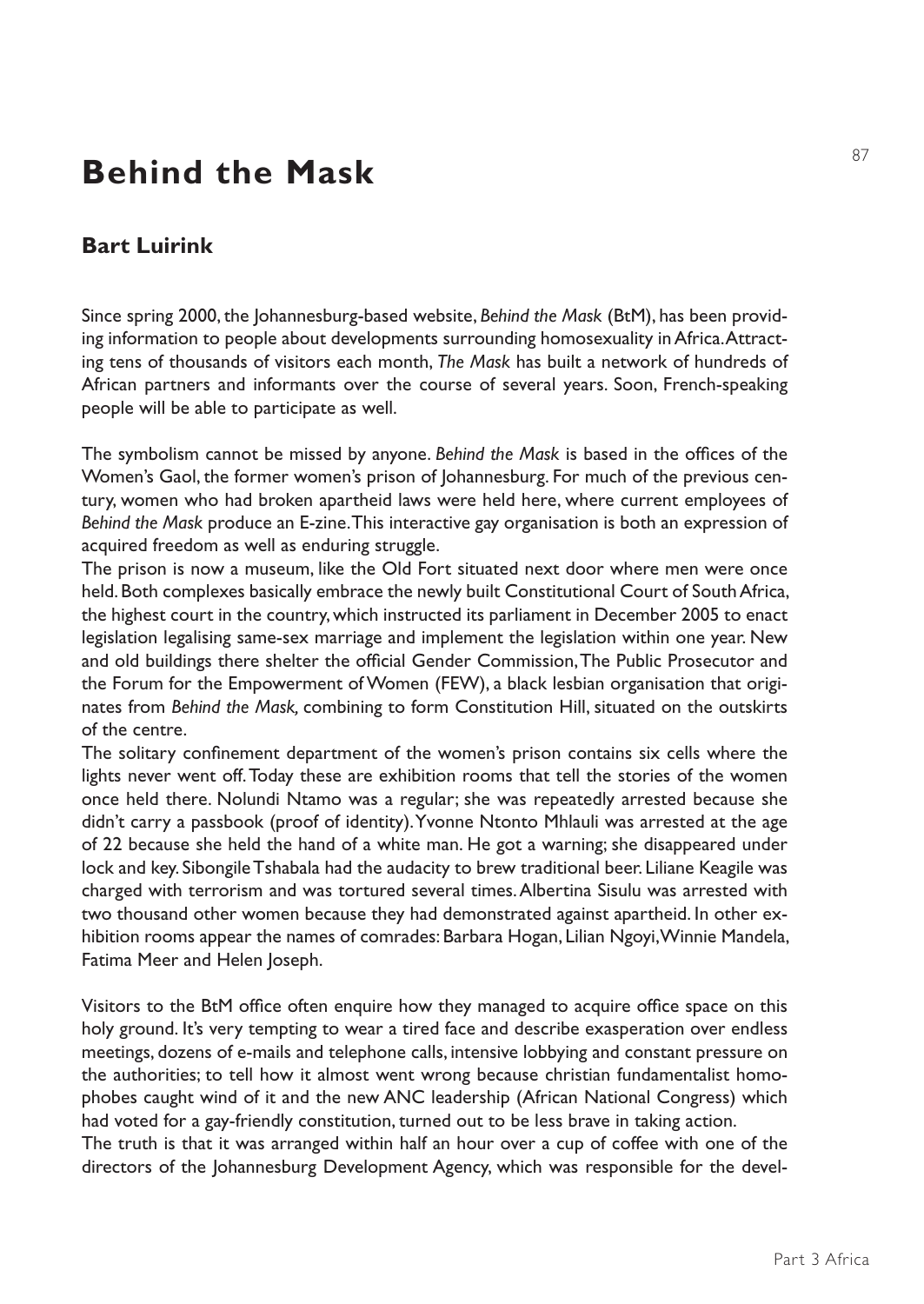opment of 'Con Hill' and the rebirth of the centre once marked by crime and blight. It is likely that there was a hidden agenda and the settlement of a LGBTI organisation on the hill fitted well. It exists in an atmosphere of normality among numerous receptionists, guards, construction workers, ushers and guides. Consequently, once there, one fancies oneself in the Promised Land.

This does not mean that it's now all paid down on the nail for gays and lesbians in South Africa. But the offices of BtM and FEW do indicate a deep transition to a constitutional state that started less than one and a half decades ago. In the old apartheid South Africa, homosexuality was a mortal sin and penalised. In the new South Africa, equality is law. How much this truth has become generally accepted for homo-activists dawned on me when I noted the disappointed reaction of a BtM spokesperson to the earlier mentioned historical decree of the Constitutional Court instructing parliament to legalise marriage between people of the same sex within twelve months. 'Now we have to wait another year,' she sighed.

*Visibility - © Behind the Mask / Lesego Masike*



Part 3 Africa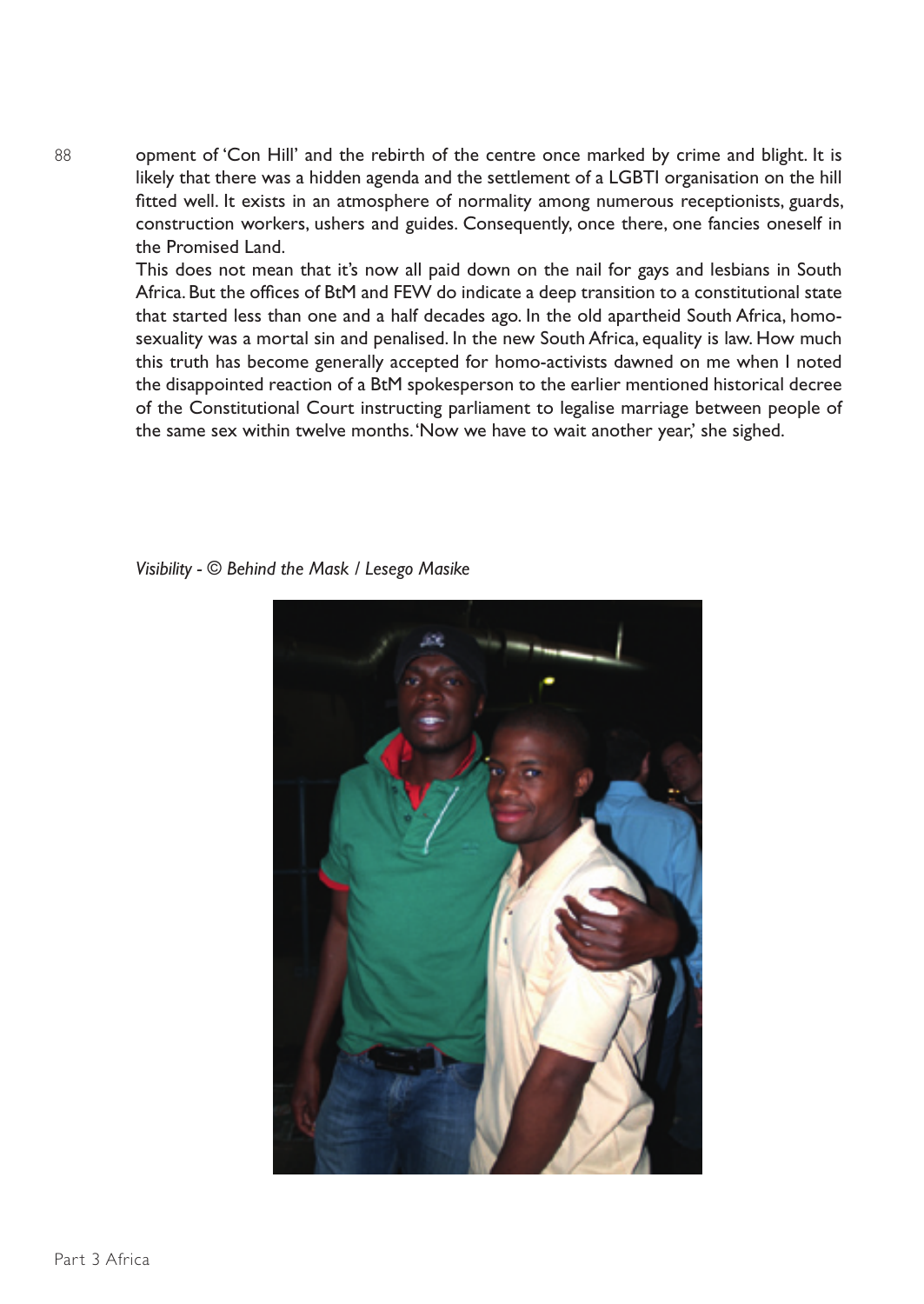South Africa's dark past seems far away. In October 1990 while I was visiting, the first Gay and Lesbian Pride March passed through the streets of Johannesburg, directed by Simon Nkoli and Beverly Ditsie. A few hundred young people, many with paper bags over their heads, exuded the optimism of the moment. In the years since then, the young gay movement increased the pressure. Its leaders took to talk shows on radio and television, and drank tea with Nelson Mandela. Using a long-kept-secret fund from more privileged, exclusively white gays and lesbians, a successful lobby was established for the different parties at the negotiation table. Their first success was a gay friendly clause in the transitional constitution. After the first democratic elections, this lobby took aim at parliament and senate, which led to the second success: in 1997, a constitution that explicitly guaranteed freedom of sexual orientation was almost unanimously voted in. It was a world first. LGBTI groups were established within the South African police, insurance companies and pension funds stopped discriminating, adoption by gay parents was allowed and finally, in December 2006, after another year of waiting, marriage between people of the same sex was legalised. Who still dares to pretend that in Africa everything always takes longer than elsewhere?

If I tell South African friends that it took forty years of discussion, and the absence of christiandemocrats from government for the first time in centuries, for same-sex marriages to be legalised in the Netherlands, they look at me with astonishment. In South Africa the whole exercise didn't take more than ten years.

Meanwhile, neighbours took a completely different direction. The Zimbabwean president, Mugabe, opened the Harare book fair in 1995 with a hunt for gays in his country. In a speech he called them 'less than pigs and dogs'. The managers of the fair felt obliged to exclude the organisation, *Gays and Lesbians of Zimbabwe (GALZ),* which had registered for a stand for the first time. That there were gays and lesbians in Zimbabwe could not have been news to the president. His predecessor, Canaan Banana, was himself an eager lover of same-sex intercourse. The Zimbabwean AIDS activist Lynde Francis told me in 1995 that that was a public secret. 'Banana had a football team and to be admitted to the team criteria other than good performance applied.' But when GALZ announced they wanted to present a booklet about homosexuality during the book fair, the silent tolerance vanished. Mugabe was happy to have a new scapegoat: the economy of the country was showing its first cracks.

This is the African split - Zimbabwe versus South Africa. Tradition and culture versus modernity. 'Don't tell, don't ask' versus visibility, coming out and identity. The same pattern manifests itself time after time. Organisations of gays and lesbians form and the rulers reject them. An activist allows an interview. 'It's strange to our culture,' a minister calls out. The activists announce an assembly. 'Hold your tongue,' declaims the bishop, 'it is a western import'. Zimbabwe, Namibia, Uganda, Ghana, Nigeria, Cameroon - it's the same story everywhere. During survey trips in spring 1998 for a book about the life of gays in the south of Africa, I constantly encountered the oscillation of action and reaction. But at the same time it became clear how far the genie was out of the bottle, and that reality in reactionary countries is often more complex than it seems from the outside. Gay activists in Zimbabwe were amongst the first who dared contradict the president and hence became trendsetters. Their organisation experienced a turbulent increase after president Mugabe's attack on gays in his country. Across the border in South Africa, a contrasting development was taking place. After all their successes, a substantial part of the gay movement ended up in crisis, and the leading Gay and Lesbian Equality Project fell prey to (financial) mismanagement.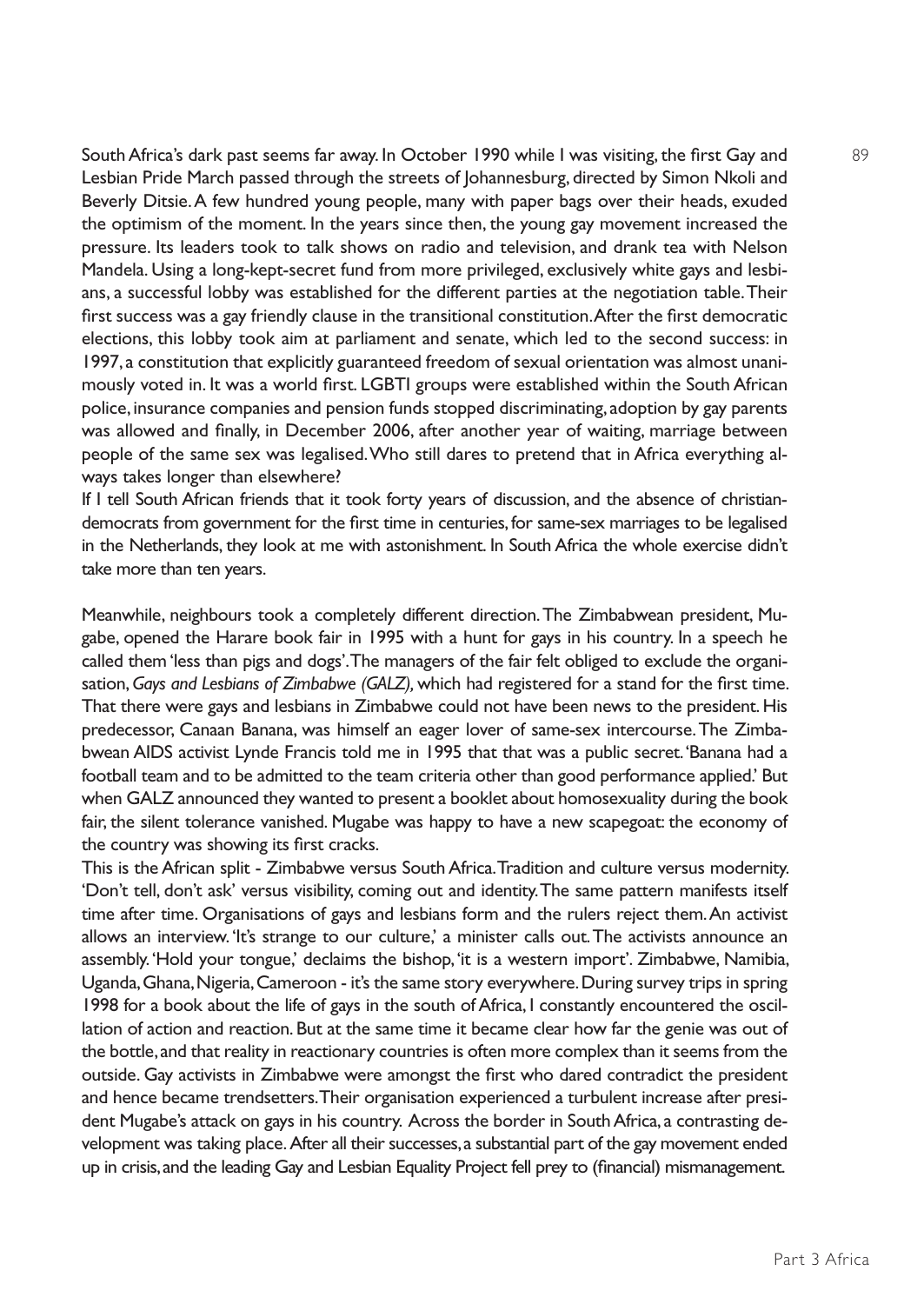A memory: It's Sunday afternoon in August 1998. The doorbell rings and Simon Nkoli, my neighbour, stands at my doorstep. 'I have all the South African participants of the Gay Games in my house. Can you come over and tell them something about Amsterdam?' Later, about fifty black boys and girls were listening breathlessly to a predictable explanation of canals, our wealth acquired from former colonies, the Reguliersdwarsstraat, the night sauna and Vivelavie. I think it was on that Sunday that I realised what it could mean to be amongst peers for two weeks. To be part of the majority for fourteen days. And some weeks later the delegation set out for Amsterdam. No gay bar was skipped. During the debates the South Africans did most of the talking. For the first time, and for the last time, an almost entirely black delegation carried the new South African flag inside the stadium, to tumultuous applause. In 1993 Simon was told he was HIV-positive and announced he would witness the Gay Games of 1994 in San Francisco. Four years later he was in Amsterdam. Back in Johannesburg, he showed me pictures of the two weeks of celebration. Here and there stood a single Zimbabwean, a couple of Namibians and a Kenyan hidden between South Africans. 'In 2002 all African countries will be represented,' he enthused. 'We have to hold on to this moment!'

Simon died on 30 November 1998. His role in the struggle for equality of gays and lesbians is unequalled. Many publications about his life have materialized and Beverley Ditsie made a touching documentary, 'Simon and I'. A corner of Johannesburg's cosmopolitan Hillbrow area is officially named after him. Former South African Minister of Defence, Moshua Lekota, spoke at his funeral. In the eighties, together with Nkoli, he had been a member of a group of anti-apartheid fighters brought to trial on the charge of high treason. Behind prison walls, the men entered into furious discussions about homosexuality. Nkoli was confronted with prejudices and the fear of his comrades that the state would use this theme against the suspects. He won the debate, as Lekota reminisced during his funeral oration. 'During those days, an awareness grew that in the South Africa after apartheid, nobody should be excluded from equal rights. (...) When we sat down at the negotiation table it was self-evident that we would stand up for our homosexual comrades as well,' he said. In November 2006, during a parliamentary debate on same-sex marriage, Lekota called the resistance of other African leaders 'repulsive' and 'primitive'.

There is a discreet quarrel going on amongst historians about who or what influenced the ANC to choose a different direction from that of the rulers of many other post-colonial nations. Some assign a great deal of influence to the role of European anti-apartheid organisations, who put the issue on the agenda of the ANC. Others state that ANC legal experts such as Albie Sachs and Kader Asmal performed a key role. The British activist Peter Tatchell, who addressed the ANC leadership in an open letter in 1987, claims that the ANC's support for gay rights was especially due to his efforts. In his lectures about this matter not one black South African plays a role. Undoubtedly, all these factors have had an influence, but it's the contribution of black South Africans like Nkoli that turned the tide during the internal ANC debate. After all, they are the physical proof that homosexuality is not a western import, not 'un-African' and not contrary to culture or tradition.

This story is a long preamble to that of the office on the hill, on the outskirts of the Johannesburg centre, where about ten young South Africans refresh a website and maintain a sizable network of activists and friends in Africa every day. But it is a necessary introduction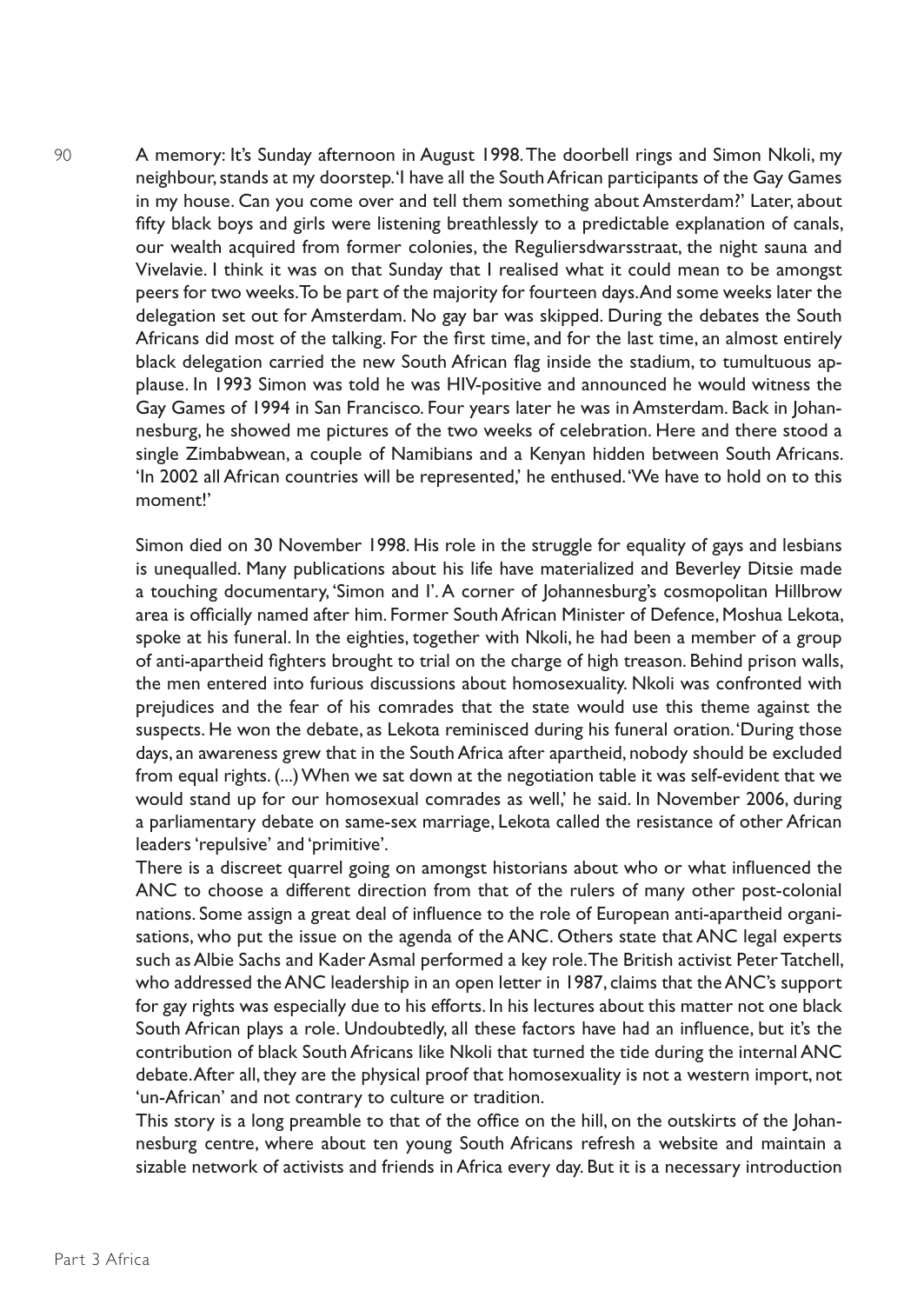to show that the *Mask* is taking root in recent South African history. An involved outsider, a Dutch journalist who was tired of being a correspondent, might have introduced the idea. The result is the expression of the desire of Africans to make themselves visible; to exchange experiences, tell stories, pose and use new technology for what you may call a liberation struggle. *Behind the Mask* has held on to the moment of which Nkoli spoke, and moulded it into a virtual variant of that delegation of fifty that entered the Amsterdam Arena in 1998. But above all, *Behind the Mask* is an African organisation. That might sound like a given but for a long time this was extraordinary within the South African landscape of LGBTI organisations that were mostly dominated by white South Africans in the nineties, and some even up to today. At assemblies and conferences I have repeatedly heard delegates of these organisations sing the praises of the necessity of 'transformation' after which a lamentation was started about the many pitfalls on the road to an organization with colour at all levels. One could wonder to what degree the doubts about the ability of black South Africans to set up and lead organisations is based on a fear for the loss of their own positions.

Originally, we had spoken about a newsletter. I come from a generation that filled a large part of the day with copying, stapling, stuffing, writing and stamping envelopes. Since 1999, I had had email and access to the Internet, but it didn't occur to me that the development of a website would be an option. A good friend of mine pointed out that possibility enthusiastically. It's not that difficult, he said. And much cheaper. The next day I awoke in cyberspace. Emmanuel d'Emilio, a Young Namibian journalism student who had lost his parents' financial support because he was homosexual, offered the name: *Behind the Mask.* After months of pondering who could design a suitable logo, I realised that visual artist Clifford Charles lived around the corner. I had met him in The Netherlands as a guest of the Amsterdam Thami Mnyele Foundation, which runs a residence for African artists. Now very successful on the international art scene, Charles had made a trademark of androgynous masks. The assumption that it might not be possible to find a black homosexual Webmaster was rejected at a conference of the International Gay and Lesbian Association in Johannesburg in 1999. At one of the sessions I met Zanele Muholi, who described these discussions on her laptop and completed a summary before the end of the meeting. 'What do you think?' she asked as she put the laptop in front of me. Afterwards she told me she was taking classes in web-design. It took some time before she quit her job and became employed by *Behind the Mask.* She is a well-known photographer and filmmaker now, whose work is shown in New York, Amsterdam, Kaapstad and Toronto.

Of course, every once in a while there was a burglary and an editor-in-chief disappeared. This sounds more dramatic than it really was; there is a constant pursuit of talented black South Africans and the temptations of considerably higher salaries and more career opportunities are great. The AIDS pandemic has also had major consequences for the organisation. Some years ago, Npumi Njinge, a regular at Behind the Mask, passed away. This was reason to examine in the temporary BtM working group called *'Mpumi's Friends,* how it was possible that the AIDS education in South Africa was almost 'de-homosexualised', while gay-activists such as Nkoli and Zackie Achmat had taken the lead at the beginning of the nineties. And what to do about it? (I remember the often hilarious 'condom droppings' in Skyline, the black gay café near 'Nkoli Corner'.) The pandemic often took up the leisure-time of BtM staff. 'Are you free this weekend or do you have to go to a funeral?' I sometimes heard them say to each other.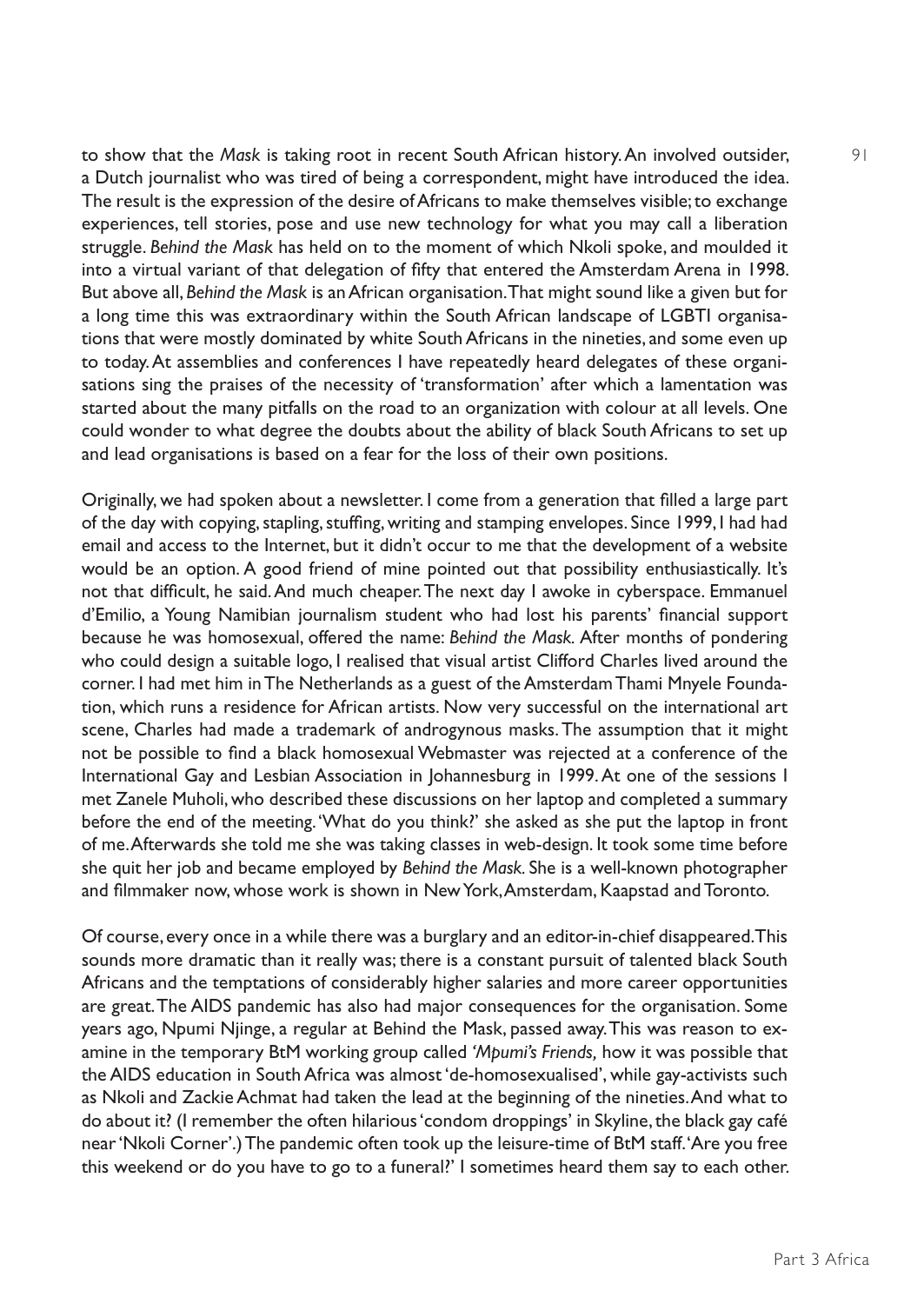Supported by the unprecedented coaches Nell & Shapiro, *Behind the Mask* director Thuli Madi has translated the HIV/AIDS truth of this country into 'office policies' that includes access to a non-discriminatory medical insurance. Such realities influence the functioning of the organisation and postpone developmental speed once in a while.

In February 2007, *Behind the Mask* formulated its mission statement as follows: *'Behind the Mask* is working towards a continent where lesbian, gay, transgender and intersex people have a proud and celebratory voice and information on LGBTI issues is readily available to all. Throughout Africa, human rights of everyone are recognised as indivisible and are guaranteed.' It is a clear statement that leaves room for continuous discussion, careful consideration, strategic choices and recalibration of often more, occasionally less, successful projects. How do honest journalism, the necessity to critically follow the LGBTI organisations on the continent and engagement with the broader movement for equality relate to one another? How to build bridges between African environments of activists, NGO's and students and LGBTI persons in rural areas without access to Internet or email? How does *Behind the Mask* create optimal balance in its report? Not only news from Johannesburg, but also from other parts of South Africa. Not only from South Africa, but all regions of Africa. Not only English, but also French. Not only English and French, but also Portuguese. Not only European languages, but also African languages? Not only with relevant issues for men, but also for women. Not only 'LG', but also 'BTI'. Not only for their own community, but also for curious people from the straight world. Not only activist themes, but also coming out, health, religion. Not only a website, but also other (new) technology like radio, digital video and photography, iPod and SMS. Not only new technology, but also a broad approach, where old and new media are interrelated in a broader perspective in which each plays its part. In other words: a paper edition of *BtM* can't exist without a digital edition and vice versa. Both can't do without activities such as debate, a Club BtM, the development of networks, etc. And last: how can the organisation, which gets financial support from Hivos, Atlantic Philanthropies, NIZA Media fund and the Astreae Foundation, generate its own income and also appeal to the South African government?

But the discussions in the 'editorial room' or the boardroom of *Behind the Mask* aren't confined to matters of the specific role the organisation plays within a broader African LGBTI movement. Consequently, the employees of *The Link* call it the networking department of BtM, regularly receiving questions from European or American asylum lawyers searching for information that supports their clients' interests. The requests for asylum do not always appear legitimate, that is, as long as the tenets of western asylum policy are used as the principle. How are the employees of BtM dealing with such questions? From time to time, information reaches reporters about dubious LGBTI groups comprising fortune hunters who seek income in the gay struggle. What do you do with information about these 'gay by day, straight by night' activists?

Or a more recent question: after two black lesbians were murdered in 2007 in Soweto, there seems to be increasing 'hate crime', so why, in the freed South Africa are more gays and lesbians assaulted and murdered than in other, more homophobic countries of Africa? It has been well over ten years since South Africa realised equal rights for gays and lesbians and the Zimbabwean president started the witch hunt on them.

It is nine years since the establishment of *Behind the Mask.* What is notable is that homo-